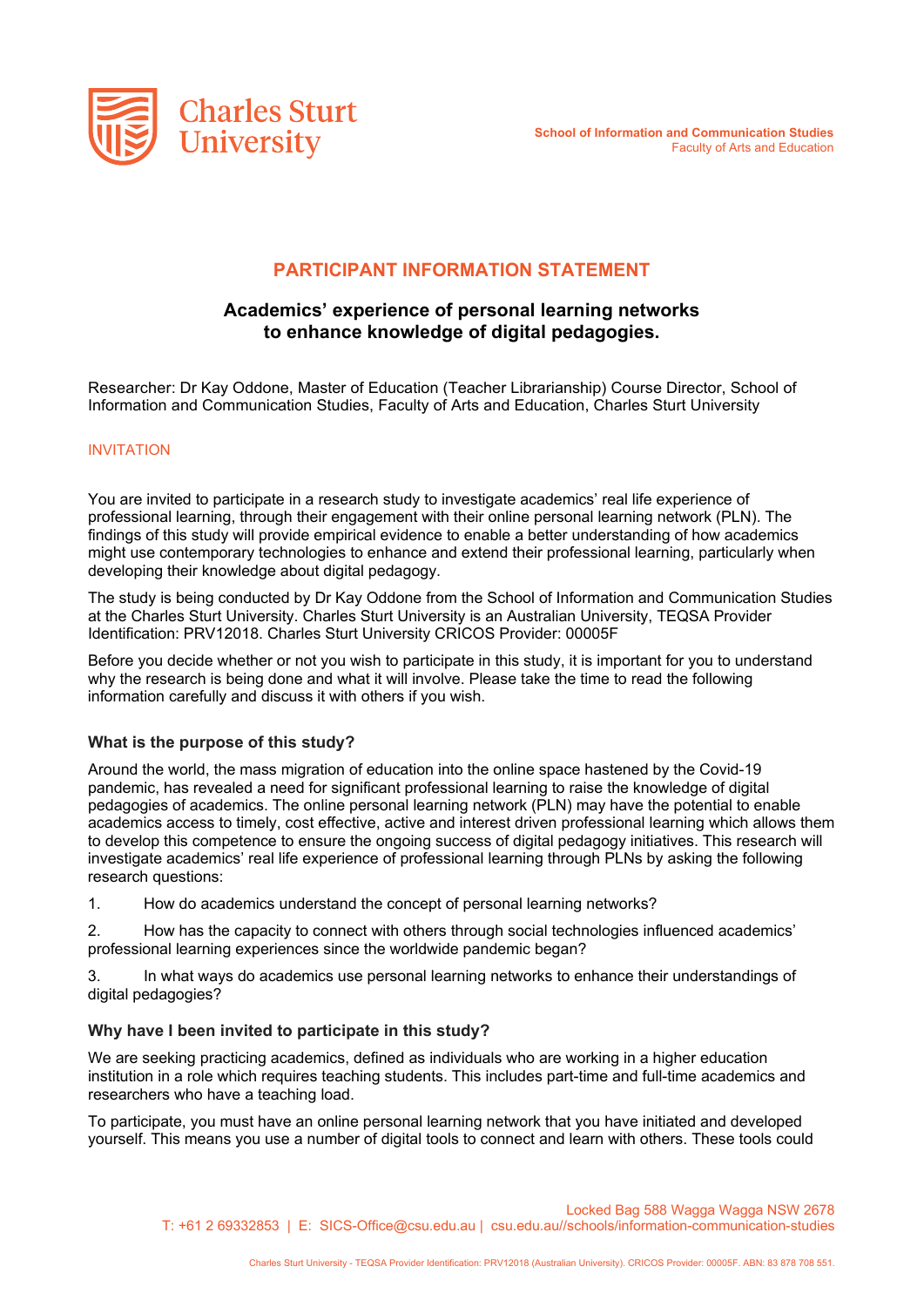include (but don't have to be limited to) Twitter, Facebook, blogs (your own or others), Diigo, Pinterest, Instagram, TikTok, academic websites etc. You should use this Personal Learning Network regularly (at least once a week) for the purposes of professional learning.

Criteria that will exclude you from participating in this study are:

- If you do not currently teach in the university sector
- If your professional learning network consists only of face to face (offline) participants
- If you are currently employed at CSU in the School of Information and Communication Studies.

#### **What does this study involve?**

If you agree to participate, you will be asked to construct a visual map of your PLN, and also participate in one online interview, where we will discuss your PLN map, and the principal researcher will ask you some questions.

PLN Map: The map will be a visualisation of your personal learning network. You can choose any way to draw the map, and can include as little or as much detail as you wish. You can request to view an exemplar map if you would like guidance. You can create the map using pen and paper, using a mind mapping tool, or any other way that is easy for you. It is envisaged that the map will take between 15-45 minutes to complete. We will discuss the PLN map during the interview, so that you can explain the diagram in more depth if you wish.

Interview: The interview will be online, using any video conferencing tool you feel comfortable with (e.g. Skype, Facetime, Zoom). It will be at a time and location convenient to you. The interview will take approximately 60 to 90 minutes of your time and will be audio recorded. No video footage will be stored. This will be a semi structured interview, and will include questions such as:

- How would you describe the professional learning you undertake when online?
- What inspired you to begin developing an online PLN?

• Please tell me about a significant or memorable event or learning that you have experienced through your PLN? How did this event or learning make you feel?

The interviewer (Kay Oddone) may ask you prompt questions to allow you to elaborate on your responses. The full list of questions will be shared with you prior to the interview.

### **Are there risks and benefits to me in taking part in this study?**

The researcher does not anticipate any risks to you from participation in this research; however, there is the possibility of discomfort due to low level anxiety during the interview procedure, and inconvenience due to the time required to complete the research tasks. The likelihood of the risk of discomfort is low, and you may choose the level of response to interview questions and prompts to which you feel comfortable. The likelihood of inconvenience is moderate, however mitigating strategies such as meeting online at a time suitable to you will be put in place to minimise the inconvenience participation in this research may cause.

Should you feel uncomfortable or distressed, you may withdraw from the research at any time during this project without comment or penalty. Support is available through

- beyondblue: Free phone support (1300 22 4636) (in Australia)
- United for Global Mental Health<https://unitedgmh.org/mental-health-support> (International assistance)

It is expected that this project will not benefit you directly. However, it may benefit academics and educational researchers through:

• Gains in knowledge, insight and understanding in how academics may use online technologies to enhance and create new opportunities for professional learning through a PLN.

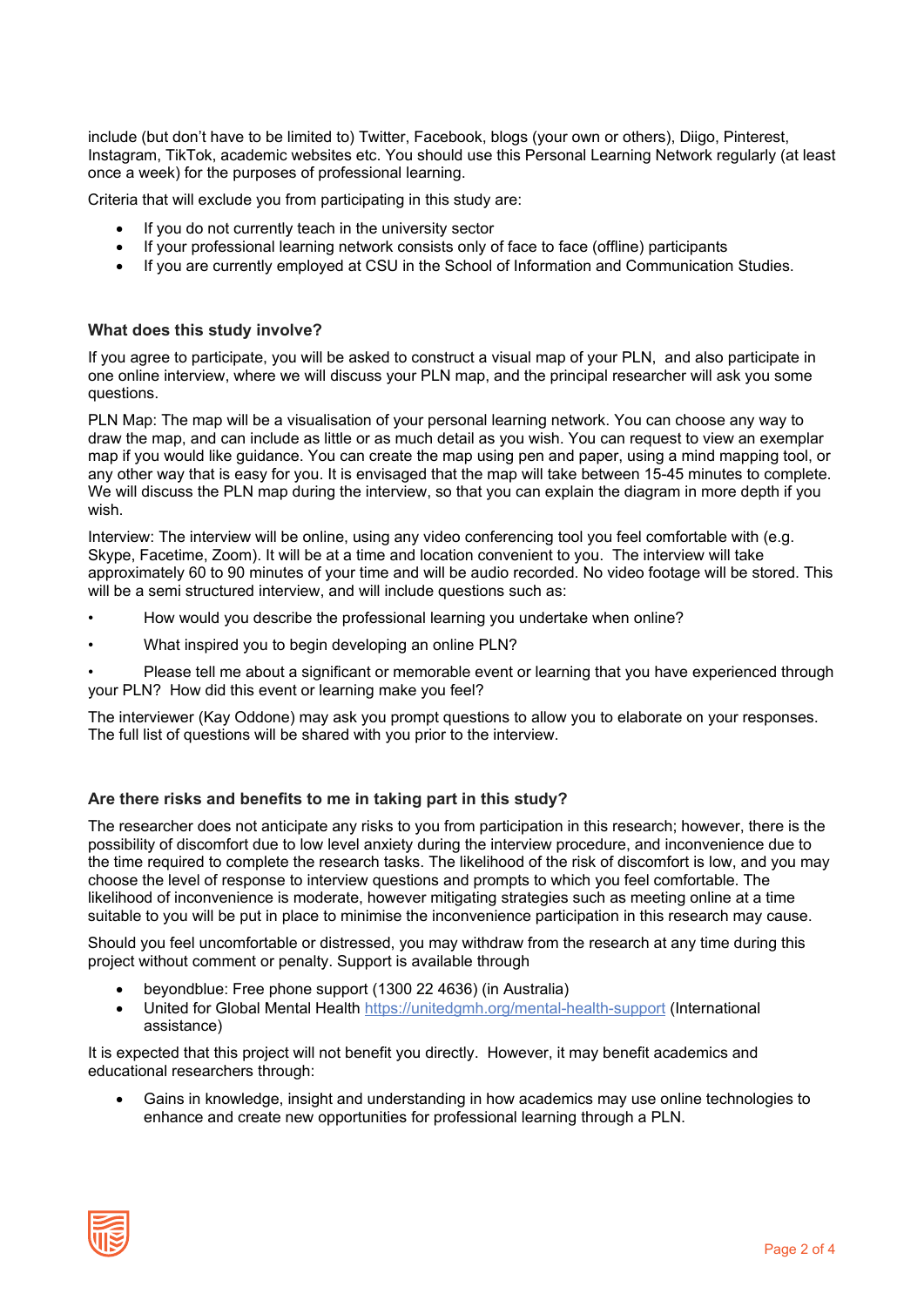- Increased potential for academics to access cost-effective and timely professional learning through a better understanding of the ways a PLN may be developed and used.
- The development of an empirical evidence base for theory generation and evidenced based conceptual models of innovative professional learning.
- Greater understanding of how social media and other digital tools may be used to create opportunities for professional learning for academics during periods of isolation, such as the current COVID pandemic.

There may be some potential advantages for participants:

- Participants may find it beneficial to reflect on their understandings and practices when interacting with their PLN.
- Participants may experience an enrichment of their own PLN through engagement with the research process.

## **How is this study being paid for?**

This study is not being funded.

### **Will taking part in this study (or travelling to) cost me anything, and will I be paid?**

There will be no financial costs involved with participating in this study. While there is no compensation for your participation, we would very much appreciate your participation in this research.

#### **What if I don't want to take part in this study?**

Participation in this research is entirely your choice. Whether or not you decide to participate, is your decision and will not disadvantage you. Only those who give their informed consent will be included in the project.

### **What if I participate and want to withdraw later?**

You can withdraw from this research at any time by cancelling the scheduled interview, or ending the interview at any time throughout its duration. Participants who complete the data collection activities will be provided a transcript of their interview by email. They will have two weeks to review the transcript and request any changes or request that it not be included in the data analysis. In the event that you withdraw from the study, your data will be removed from the study and disposed of by completely deleting the data that has been collected from the Charles Sturt servers where it is being securely stored.

#### **How will my confidentiality be protected?**

All data will be confidential, and anonymity of participants will be maintained through the use of pseudonyms. As social media data is potentially re-identifiable, no screenshots or direct transcription of data shared by participants on social media will be included in this research. Any potentially identifiable information such as names of blogs or avatar names will be removed from transcripts. No video footage of interviews will be stored. All audio recordings will be stored securely according on Charles Sturt University servers according to the research data management strategy. Interview recordings and transcripts will be labelled with a code, and published extracts will be de-identified and pseudonyms used.

### **What will happen to the information that I give you?**

You will be given the opportunity to review the transcripts of the interview recordings, and these recordings will be stored securely on CSU servers. These recordings will not be shared. The de-identified information you give to us will be used to inform findings which will be shared in journals and at conferences with other professionals. We will also share these publications with you via the Charles Sturt University Research Output repository so you can see the final results. Your name will not be shared in any of these publications or presentations.